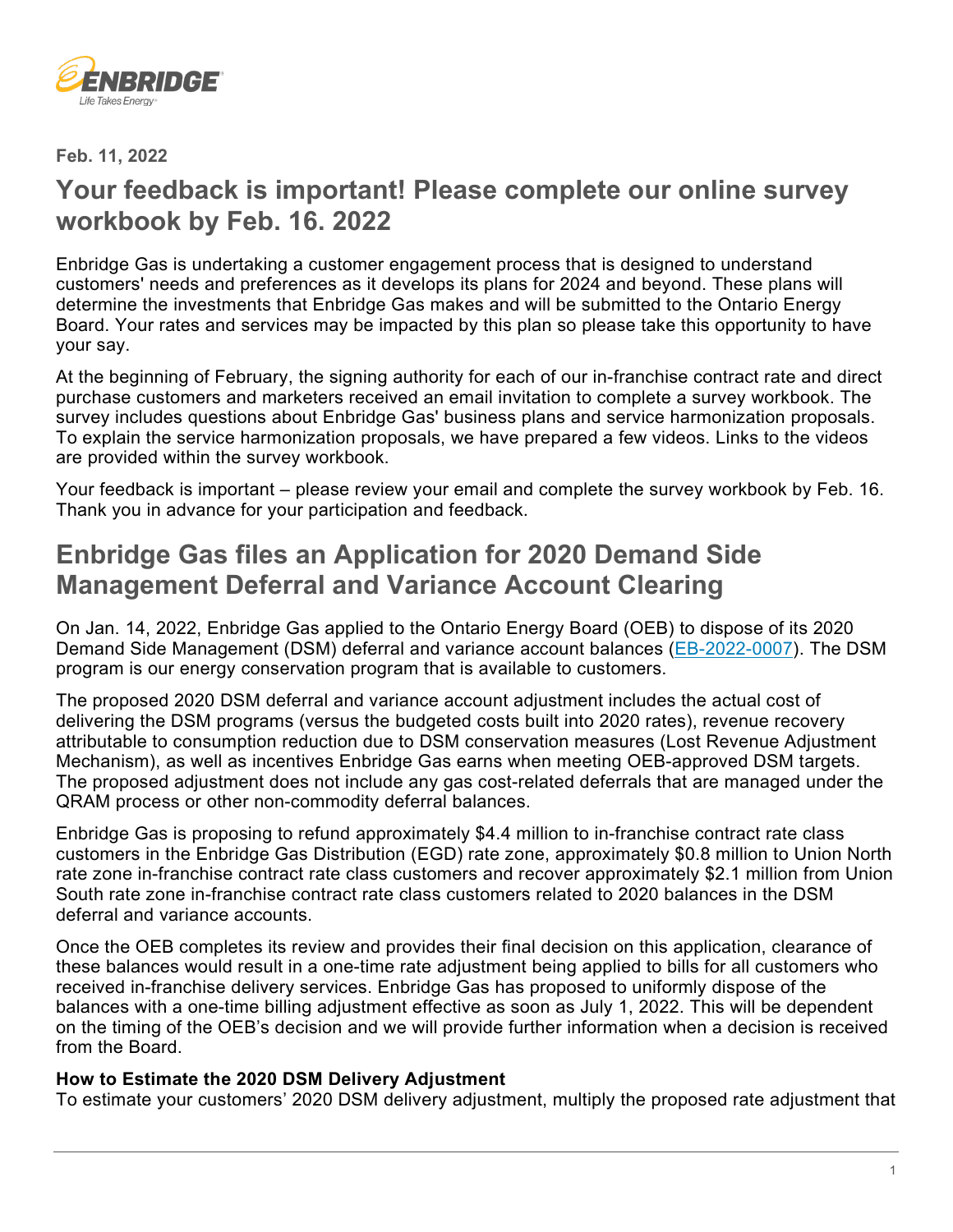

applies to your customers' service (shown below) by the actual volume of natural gas they consumed in 2020.

## **EGD Rate Zone Customers**

| <b>Rate Class</b> | Proposed Unit Rate for 2020 DSM Delivery Adjustment (cents/m <sup>3</sup> ) |
|-------------------|-----------------------------------------------------------------------------|
| <b>Rate 100</b>   | 0.3645                                                                      |
| <b>Rate 110</b>   | (0.0381)                                                                    |
| <b>Rate 115</b>   | (0.2355)                                                                    |
| <b>Rate 135</b>   | 0.5001                                                                      |
| <b>Rate 145</b>   | (6.6524)                                                                    |
| <b>Rate 170</b>   | (0.7962)                                                                    |

## **Union North Rate Zone Customers**

|                   | Rate Class Proposed Unit Rate for 2020 DSM Delivery Adjustment (cents/m <sup>3</sup> ) |
|-------------------|----------------------------------------------------------------------------------------|
| Rate 20 (0.1249)  |                                                                                        |
| Rate 100   0.0128 |                                                                                        |

#### **Union South Rate Zone Customers**

| <b>Rate Class</b>    | Proposed Unit Rate for 2020 DSM Delivery Adjustment (cents/m <sup>3</sup> ) |
|----------------------|-----------------------------------------------------------------------------|
| Rate M4              | 0.0882                                                                      |
| Rate M <sub>5</sub>  | 0.1354                                                                      |
| Rate M7              | 0.5166                                                                      |
| Rate M9              | $\blacksquare$                                                              |
| Rate M <sub>10</sub> | -                                                                           |
| Rate T1              | (0.1555)                                                                    |
| Rate T <sub>2</sub>  | (0.0256)                                                                    |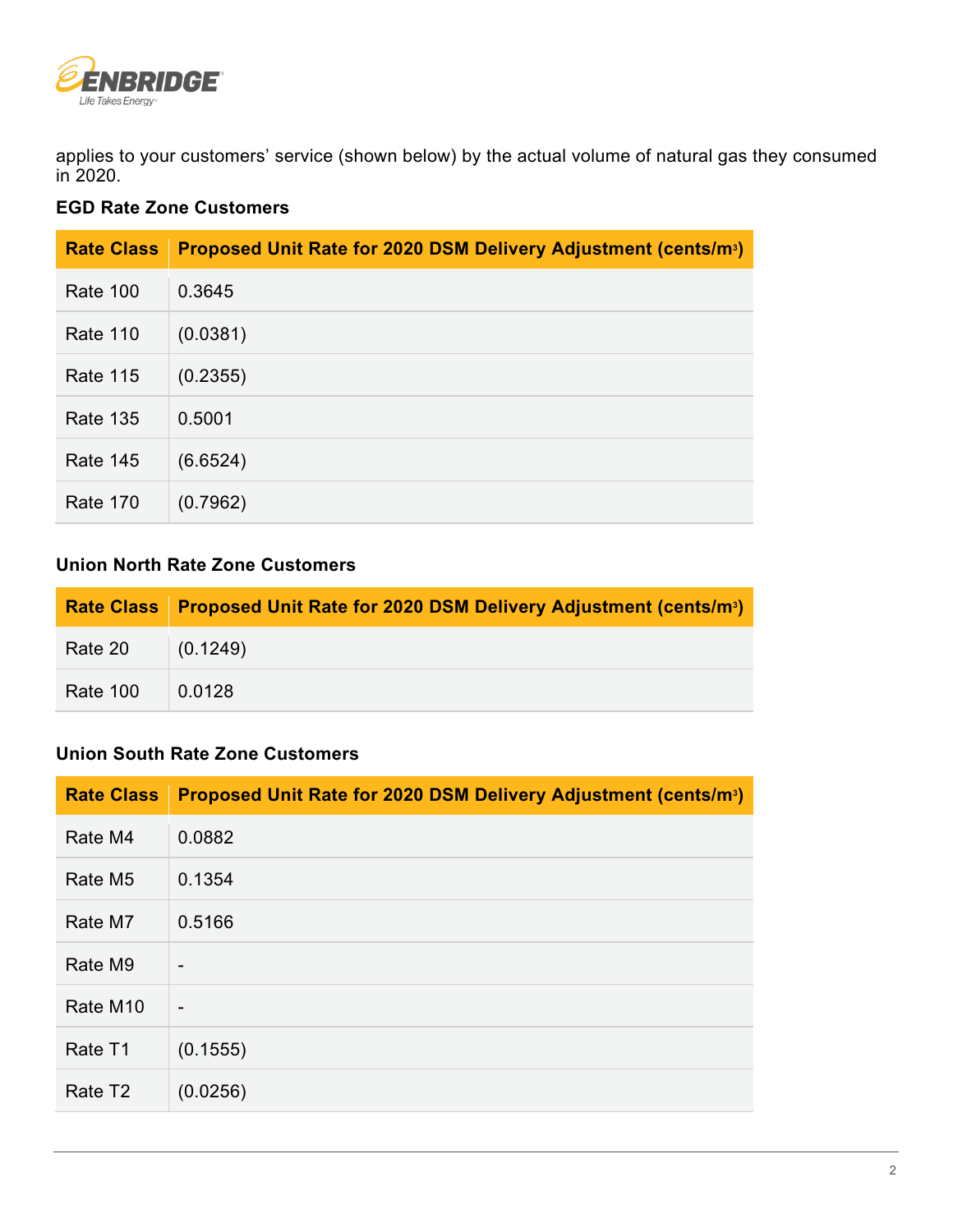

Rate T<sub>3</sub>

For more information, find the full application [\(EB-2022-0007\)](https://www.enbridgegas.com/about-enbridge-gas/regulatory) posted on our website.

# **2020 Deferral Account Clearing Bill Adjustments**

Enbridge Gas received approval from the Ontario Energy Board (OEB) to dispose of amounts recorded in certain 2020 deferral and variance accounts and for the amount of its 2020 earnings that it is required to share with customers [\(EB-2021-0149\)](https://www.enbridgegas.com/about-enbridge-gas/regulatory). The 2020 deferral account application excludes the 2020 Federal Carbon Pricing Program (FCPP) related deferral and variance accounts as well as the 2020 Demand Side Management (DSM) deferral and variance accounts for which Enbridge Gas has separate applications.

This account clearing will result in a one-time delivery adjustment being applied to the April 2022 bills of all customers who received contract rate delivery services in 2020. For Union North rate zone customers, a one-time gas supply transportation adjustment will also be applied to the bills of customers whom Enbridge Gas provided upstream transportation services in 2020.

## **What are Deferral and Variance Accounts?**

Deferral and variance accounts are used to capture certain differences between Enbridge Gas' forecast amounts approved for collection through rates and actual revenues and costs collected or incurred. The differences are either refunded or collected from customers, upon approval by the OEB, and are specifically allocated to each rate class.

#### **How to Estimate the 2020 Delivery Adjustment**

You can estimate your customers' 2020 delivery adjustment by multiplying the approved rate adjustment that applies to their service (shown below) by the actual volume of natural gas they consumed in 2020.

| <b>Approved Unit Rate for 2020 Delivery Adjustment</b><br>(cents/m <sup>3</sup> ) |                   |                          |                       |                          |
|-----------------------------------------------------------------------------------|-------------------|--------------------------|-----------------------|--------------------------|
| <b>Rate Class</b>                                                                 | <b>System Gas</b> | <b>Ontario T-Service</b> | <b>Dawn T-Service</b> | <b>Western T-Service</b> |
| Rate 100                                                                          | (0.0179)          | 0.0000                   | 0.0307                | 0.0000                   |
| Rate 110                                                                          | (0.0084)          | 0.0402                   | 0.0402                | (0.0084)                 |
| Rate 115                                                                          | (0.0080)          | 0.0406                   | 0.0406                | 0.0000                   |
| <b>Rate 135</b>                                                                   | (0.0075)          | 0.0000                   | 0.0411                | (0.0075)                 |
| <b>Rate 145</b>                                                                   | (0.0134)          | 0.0000                   | 0.0352                | 0.0000                   |
| <b>Rate 170</b>                                                                   | (0.0074)          | 0.0412                   | 0.0412                | 0.0000                   |

#### **EGD Rate Zone Customers**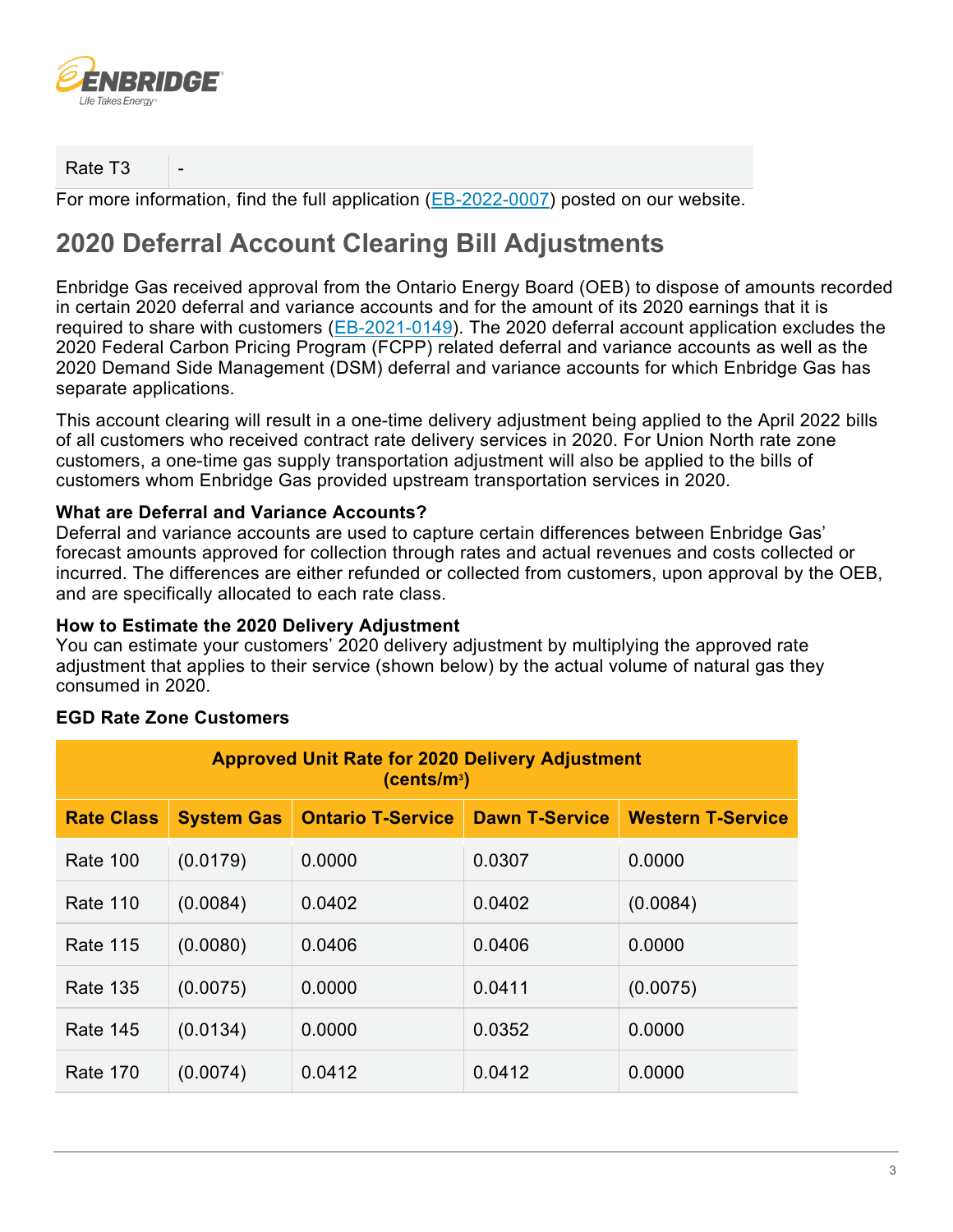

| <b>Rate Class</b> | <b>Approved CD Unit Rate for 2020 Delivery Adjustment</b><br>(cents/m <sup>3</sup> ) |
|-------------------|--------------------------------------------------------------------------------------|
| <b>Rate 125</b>   | (0.1599)                                                                             |
| <b>Rate 300</b>   | (0.7555)                                                                             |

# **Union North Rate Zone Customers**

| <b>Rate Class</b> | <b>Approved Unit Rate for 2020 Delivery Adjustment</b><br>(cents/m <sup>3</sup> ) |
|-------------------|-----------------------------------------------------------------------------------|
| Rate 20           | (0.0192)                                                                          |
| <b>Rate 100</b>   | (0.0129)                                                                          |
| Rate 25           | (0.0497)                                                                          |

## **Union South Rate Zone Customers**

| <b>Rate Class</b>    | <b>Approved Unit Rate for 2020 Delivery Adjustment</b><br>(cents/m <sup>3</sup> ) |
|----------------------|-----------------------------------------------------------------------------------|
| Rate M4              | (0.0373)                                                                          |
| Rate M5A             | (0.1822)                                                                          |
| Rate M7              | (0.0076)                                                                          |
| Rate M9              | (0.0024)                                                                          |
| Rate M <sub>10</sub> | (0.0990)                                                                          |
| Rate T1              | (0.0429)                                                                          |
| Rate T2              | (0.0247)                                                                          |
| Rate T3              | (0.0095)                                                                          |

# **How to Estimate the 2020 Gas Supply Transportation Adjustment**

You can estimate your customers' 2020 gas supply transportation adjustment by multiplying the approved rate adjustment that applies to their service (shown in the table below) by: